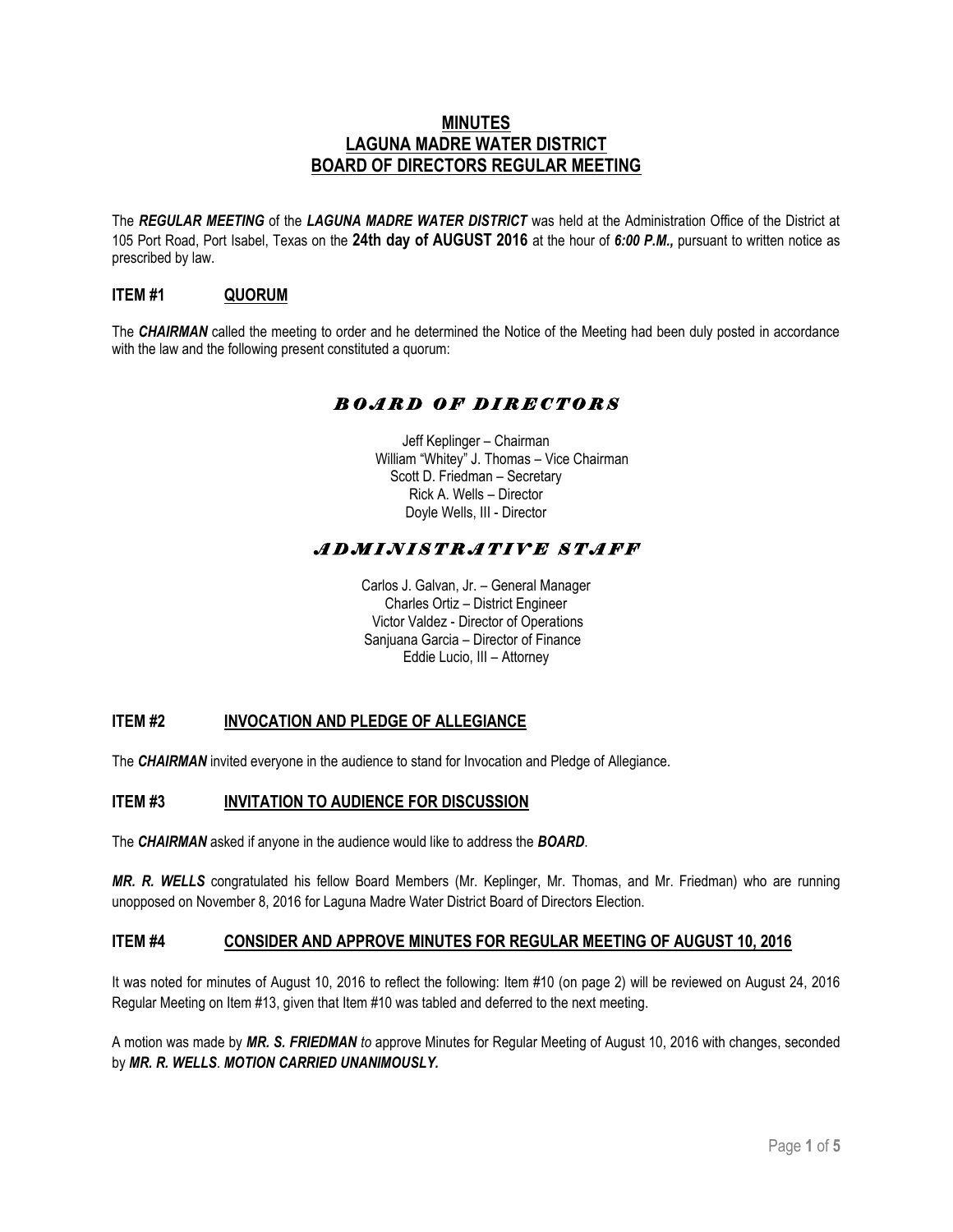After Item #4 was discussed, some items were taken out of order. Items were called and discussed in the following order: 1, 2, 3, 4, 8, 10, 11, 5, 6, 7, 9, 12, 13, 14, 15, 16, 17, 18, 19, 20, and 21.

**ITEM #5 GENERAL MANAGER'S REPORT** 

- **BUDGET WORKSHOP**
- **BUDGET POLICY**
- **ELECTRICITY REPORT**

*MR. GALVAN* reported on the following:

- **BUDGET WORKSHOP**  A Workshop Meeting was scheduled for Wednesday, September 7, 2016 @ 5 pm.
- **BUDGET POLICY**  There was discussion and it was determined for an in-house timeline protocol to be produced and followed for preparing the District's Budget Proposal.
- **ELECTRICITY REPORT** A report is being established to show electricity cost to help all departments focus on usage and will be presented to the Board at a Regular Board meeting.

### **ITEM #6 DISTRICT ENGINEER'S REPORT PORT ISABEL WWTP MONOFILL**

*MR. ORTIZ* reported on the following:

 **PORT ISABEL WWTP MONOFILL** – There was discussion on possibilities for PIWWTP Monofill - to permanently close or to reactivate. Options: Engineers estimate to reactivate, cost is \$246,000.00; and estimate to close Monofill is 1 to 1 ½ million. If reactivated it will save on the hauling cost.

## **ITEM #7 DIRECTOR OF FINANCE REPORT**

- **ELECTIONS STATUS**
- **REVENUES**
- **INVESTMENTS**

*MRS. GARCIA* reported on the following;

- **ELECTIONS STATUS** Election Deadline for write-in candidates to file is Friday.
- **REVENUES** Report for July's Financial Statements is being finalized and appears to meet revenues, hopefully with a 10% increase -numbers are revised based on the 2015 numbers.
- **INVESTMENTS** On August 22, 2 (two) CD's expired with IBC @ .44. Competition Bids were done and selected to have 2 CD's @ \$500,000.00 each with Green Bank @ .79. It will formally be presented at the next Regular meeting.

## **ITEM #8 CONSIDER AND DISCUSS ELECTION NOVEMBER 8, 2016, PRESENTED BY REMI GARZA, ELECTIONS ADMINISTRATOR WITH CAMERON COUNTY**

Item #8 was for discussion only. This item was taken out of order for detail information on order of items, please see Item #4.

Mr. Remi Garza, Elections Administrator for Cameron County gave a presentation on Elections November 8, 2016 involving the Laguna Madre Water District Board of Directors Election. Printed copies were handed out to the Board during the presentation. There was discussion and the following points were made:

Procedures to follow in the event for canceling an Election due to lack of opposition for the members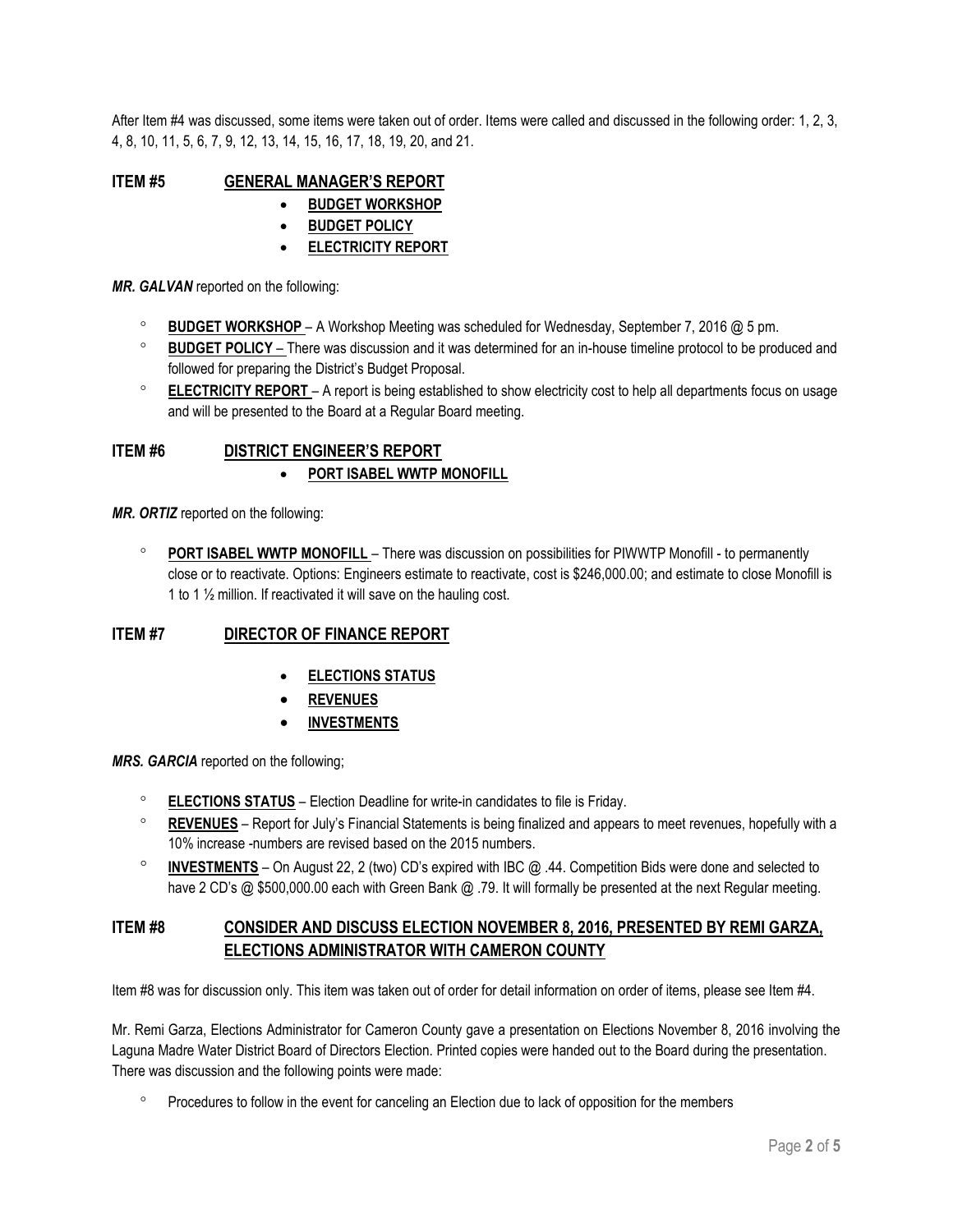- $\degree$  Deadline for write-in candidates is August 26, 2016  $@$  5 pm
- <sup>o</sup> Statutory responsibilities of the District: Notices and Advertising LMWD Elections and its polling locations
- County responsibilities: Opening of the polling locations, preparation of the Ballots, Poll workers, Early Voting, Election Day, Certify Results for Board to review.
- <sup>o</sup> If no write-in Candidates, canceling Election is the next step with a letter to Chairman certifying no opposed candidates in the race. At next Regular Meeting an order to approve canceling Election due to unopposed candidates for the race. Until after November 8<sup>th</sup> Election, unopposed Election members can be sworn in and start their next term in office.
- $\degree$  Early Voting starts October 24<sup>th</sup> through November 4<sup>th</sup>. Election Day is November 8<sup>th</sup>.
- No fees owed to the County if Election is canceled.

## **ITEM #9 CONSIDER AND APPROVE AD VALOREM TAXES FOR THE YEAR 2016 AT \$0.045016/100 (RESOLUTION NO. 137-08-16)**

A motion was made by *MR. R. WELLS to* approve Ad Valorem Taxes for the Year 2016 at \$0.045016/100 (Resolution No. 137- 08-16), seconded by *MR. W. THOMAS*. *MOTION CARRIED UNANIMOUSLY.* 

# **ITEM #10 DISCUSS AND APPROVE A RESOLUTION AUTHORIZING THE ISSUANCE OF LAGUNA MADRE WATER DISTRICT WATERWORKS AND SEWER SYSTEM REVENUE BONDS, SERIES 2016 IN THE AGGREGATE PRINCIPAL AMOUNT OF \$5,815,000; AWARDING SALE OF THE BONDS TO THE TEXAS WATER DEVELOPMENT BOARD; AUTHORIZING OTHER MATTERS RELATED TO THE ISSUANCE OF THE BONDS; AND PROVIDING FOR AN IMMEDIATE EFFECTIVE DATE (RESOLUTION NO. 138-08-16)**

This item was taken out of order for detail information on order of items, please see Item #4.

A presentation was made by Mr. Rudy Mejia, Financial Advisor with Estrada Hinojosa and Noel Valdez, Bond Counsel with McCall, Parkhurst and Horton. Printed copies of a Summary of Financing for the \$5,815,000 Waterworks and Sewer System Revenue Bonds, Series 2016 issued through Texas Water Development Board were handed out during the presentation. The following points were made:

- On 8/16/2016, TWBD officially locked in rates for LMWD's \$5,815,000 WW & SS Revenue Bonds, Series 2016
- TWDB locked in Series 2016 at a true Interest Cost Rate of 1.19% with a 20 year payout
- District saves \$1,095,128 in debt service over the 20 year life of Series 2016
- Annual payment will increase over the next 20 years about \$300,000
- Closing transaction and delivery of funds will be on October 6, 2016. Funds will also be released.
- First payment will be 3/1/2017 in the amount of \$296,882.63 for principal and interest payment. On 9/1/2017 Interest payment in the amount \$20,957.75

A motion was made by *MR. S. FRIEDMAN* to approve Resolution Authorizing the Issuance of Laguna Madre Water District Waterworks and Sewer System Revenue Bonds, Series 2016 in the Aggregate Principal Amount of \$5,815,000; Awarding Sale of the Bonds to the Texas Water Development Board; Authorizing other matters related to the Issuance of the Bonds; and providing for an Immediate Effective Date (Resolution No. 138-08-16), seconded by *MR. R. WELLS*. *MOTION CARRIED UNANIMOUSLY.* 

# **ITEM #11 CONSIDER AND APPROVE CHANGING LAGUNA MADRE WATER DISTRICT BOARD OF DIRECTORS REGULAR MEETING TIME**

This item was taken out of order for detail information on order of items, please see Item #4.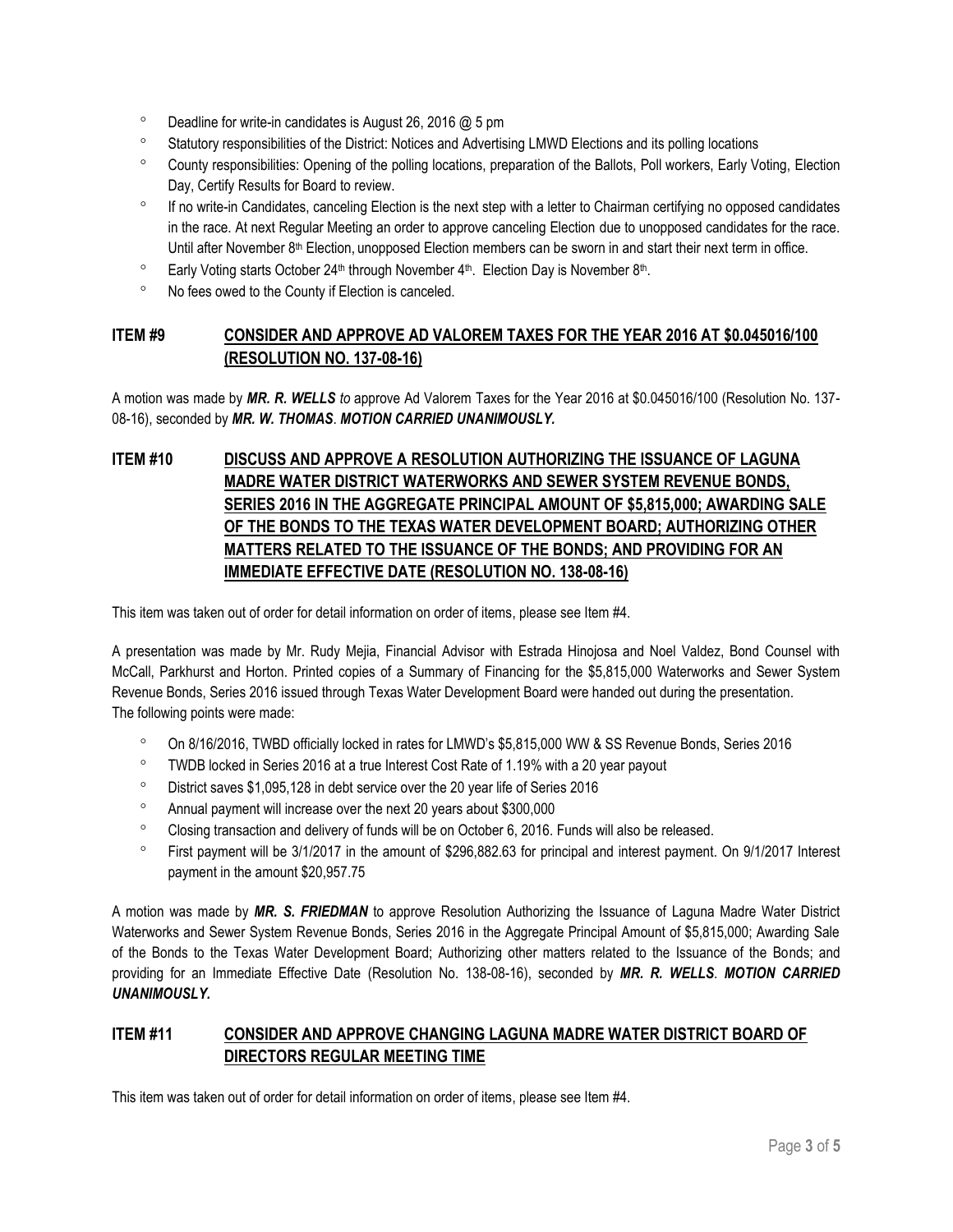There was discussion to changing Board of Director's Regular Meeting times. It was agreed to change time from 6 PM to 5 PM.

A motion was made by *MR. D. WELLS to* approve changing Laguna Madre Water District Board of Directors Regular Meeting time to 5 P.M., seconded by *MR. R. WELLS* with *MR. W THOMAS* opposing. *MOTION CARRIED.* 

## **ITEM #12 CONSIDER AND REMOVE FROM THE TABLE THE FOLLOWING ITEM TABLED ON THE BOARD MEETING OF AUGUST 10, 2016:**

#### **CONSIDER AND APPROVE PROFESSIONAL SURVEYING SERVICES WITH AMBIOTEC FOR PORT ISABEL WWTP BUFFER ZONE**

A motion was made by *MR. S. FRIEDMAN* to remove the following item from the table for discussion, seconded by *MR. R. WELLS. MOTION CARRIED UNANIMOUSLY.* 

## **ITEM #13 CONSIDER AND APPROVE PROFESSIONAL SURVEYING SERVICES WITH AMBIOTEC FOR PORT ISABEL WWTP BUFFER ZONE**

There was discussion and the following item was tabled for further review and for modifications to Ambiotec's proposal, item was deferred to the next Regular Meeting on September 14, 2015.

A motion was made by *MR. W. THOMAS* to table item for Professional Surveying Services with Ambiotec for Port Isabel WWTP buffer zone, seconded by *MR. S. FRIEDMAN*. *MOTION CARRIED UNANIMOUSLY.* 

## **ITEM #14 CONSIDER AND REMOVE FROM THE TABLE THE FOLLOWING ITEM TABLED ON THE BOARD MEETING OF AUGUST 10, 2016:**

#### **CONSIDER AND APPROVE CAPITAL IMPROVEMENT PLAN FOR FY2017 (FUND 03)**

This item was not discussed.

### **ITEM #15 CONSIDER AND APPROVE CAPITAL IMPROVEMENT PLAN FOR FY2017 (FUND 03)**

This item was not discussed.

# **ITEM #16 CONSIDER AND APPROVE EMERGENCY RATIFICATION FOR HIDALGO COUNTY WATER IMPROVEMENT DISTRICT NO. 3 TO PROVIDE EXCAVATOR AND OPERATOR TO REMOVE SLUDGE FROM WATER PLANT 2 SLUDGE LAGOON**

There was discussion and questions' regarding the emergency maintenance of the sludge removal and it was determined for it to be added to the budget for annual maintenance until new sludge drying basins are in place.

A motion was made by *MR. W. THOMAS to* approve Hidalgo County Water Improvement District No. 3 to Provide Excavator and Operator to Remove Sludge from Water Plant 2 Sludge Lagoon, seconded by *MR. S. FRIEDMAN*. *MOTION CARRIED UNANIMOUSLY.*

## **ITEM #17 CONSIDER AND AWARD CONSTRUCTION OF PORT ISABEL WATERLINE REHABILITATION (BID # LNV-16-08-01)**